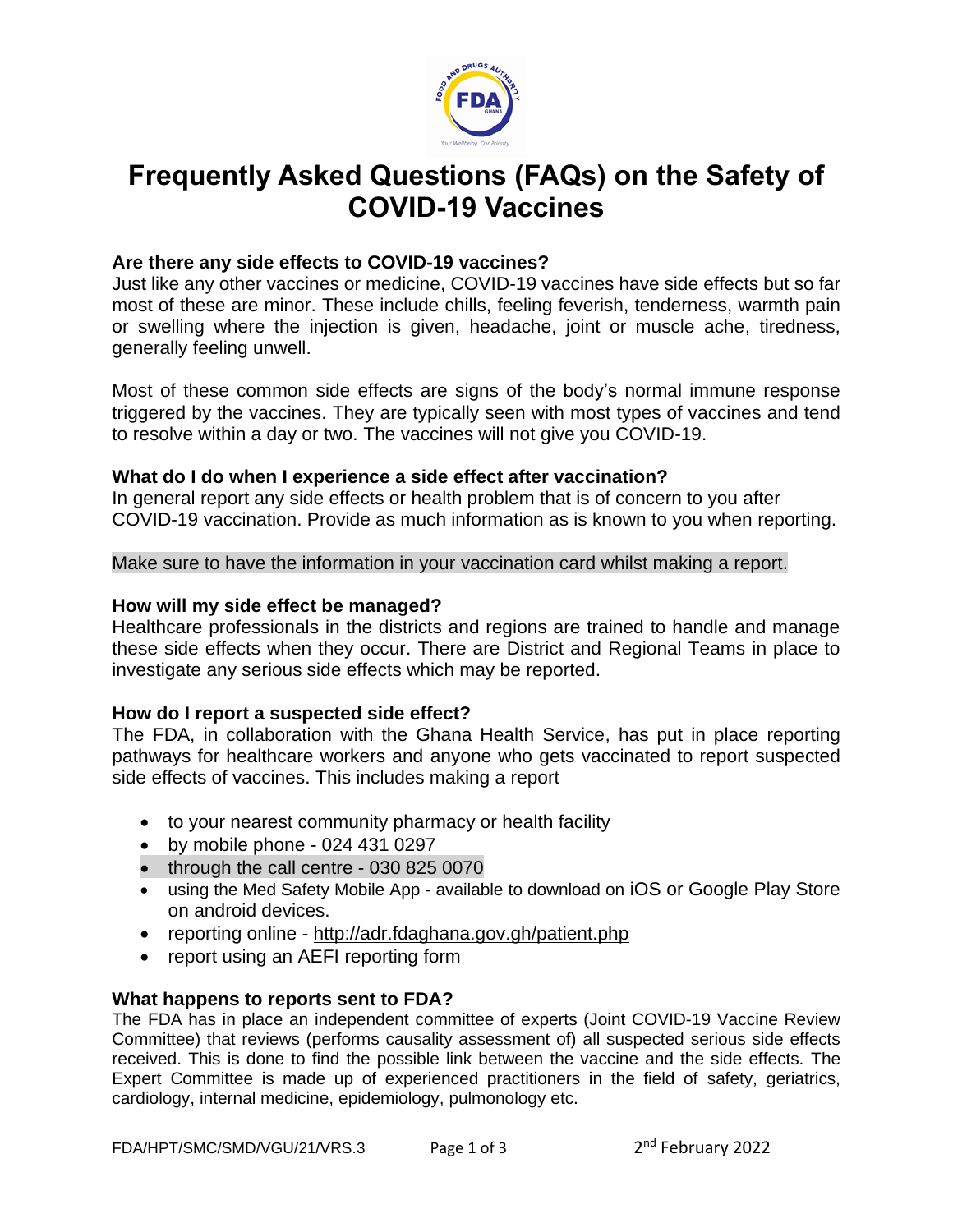

# **Are there any groups that shouldn't receive COVID-19 vaccines?**

Children below 18 years of age will not be vaccinated unless Pfizer-BioNTech COVID-19 Vaccine which can be given to children from 15 years of age. People with history of severe allergy to any of the ingredients of the vaccines should not be vaccinated.

## **Why vaccinate pregnant women?**

Pregnant women have shown to develop the severe form of the COVID-19 disease when infected COVID-19 disease and babies of infected women are more likely die or will be born preterm. Vaccination of women who are pregnant, trying to get pregnant or who may get pregnant in the future can protect them from COVID-19 disease and its complications.

## **Will the pregnant woman or their babies be adversely affected following vaccine administration?**

Studies have demonstrated the safety of Moderna or Pfizer COVID-19 vaccines (mRNA vaccines) in pregnant women and their babies. There were no major differences in adverse events experienced by non-pregnant women and pregnant women.

## **Can a pregnant woman use any of the approved COVID-19 vaccines?**

The vaccines currently recommended for use by pregnant women are the mRNA vaccine: Pfizer and Moderna vaccines.

## **Can pregnant women be vaccinated during the first trimester of pregnancy?**

The recommended primary vaccination for pregnant women can be during their first antenatal care visit or at any stage of the pregnancy.

## **Are the ingredients in COVID-19 vaccines safe?**

Nearly all the ingredients in COVID-19 vaccines are also ingredients in many foods – fats, sugars and salts.

The exact vaccine ingredients vary by manufacturer. Pfizer-BioNTech and Moderna COVID-19 vaccines also contain messenger RNA (mRNA). Johnson & Johnson, Sputnik V and AstraZeneca COVID-19 vaccines contain a harmless version of the virus unrelated to the virus that causes COVID-19.

These give instructions to cells in your body to create an immune response. This response helps protect you from getting sick with COVID-19 in the future. After the body produces an immune response, it discards all the vaccine ingredients just as it would discard any information that cells no longer need. This process is a part of normal body functioning.

## **Does COVID-19 vaccines contain microchips?**

COVID-19 vaccines **DO NOT** contain microchips. Vaccines are developed to fight against disease and are not administered to track your movement.